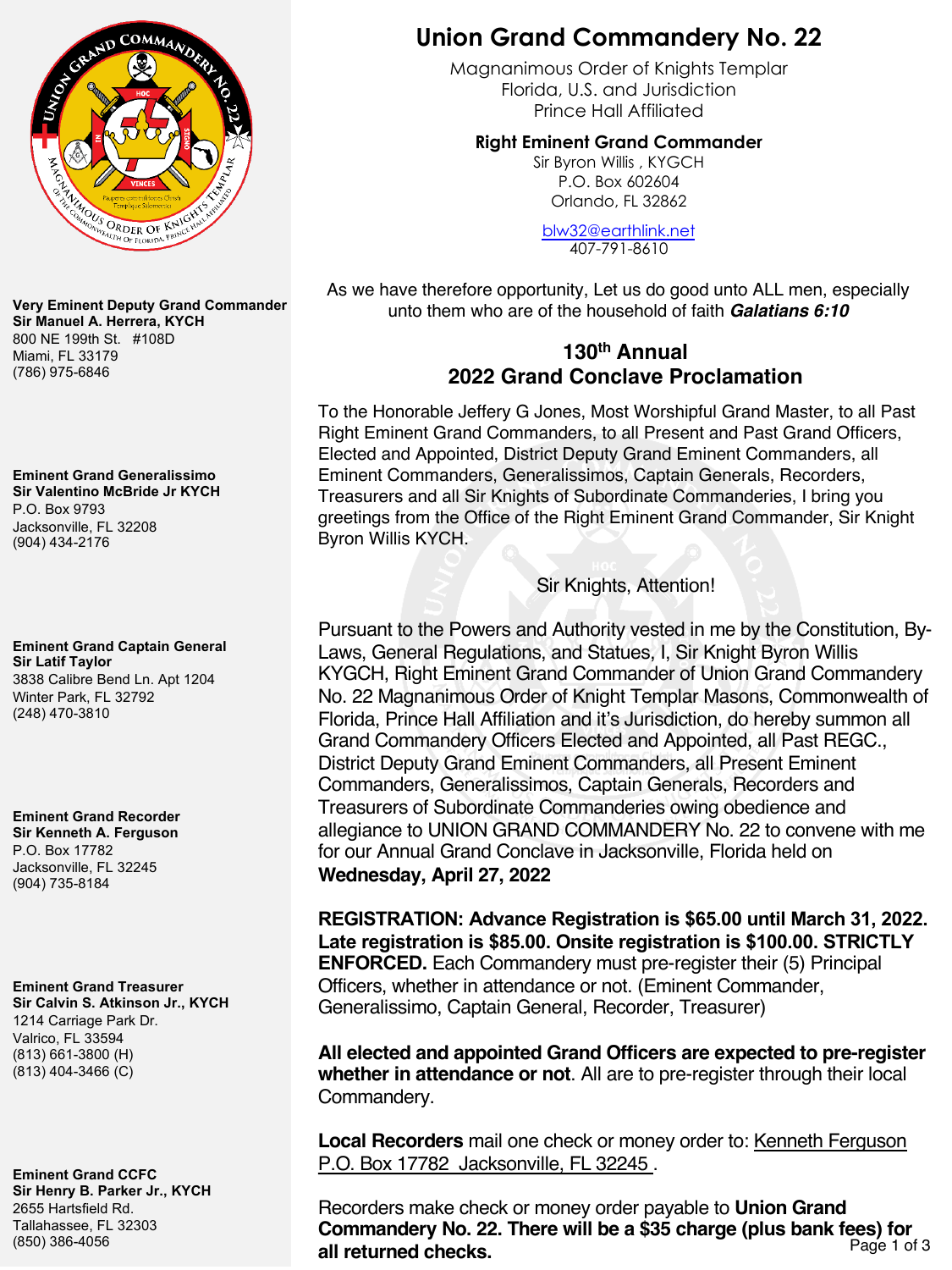

# **Union Grand Commandery No. 22**

Magnanimous Order of Knights Templar Florida, U.S. and Jurisdiction [Prince Hall Affiliated](mailto:blw32@earthlink.net)

**Right Eminent Grand Commander**  Sir Byron Willis , KYGCH

P.O. Box 602604 Orlando, FL 32862

blw32@earthlink.net 407-791-8610

Housing:

The Headquarters Hotel is the Hyatt Regency Jacksonville Riverfront, 225 E. Coastline Dr. Jacksonville, FL. 32202. **The room rate is \$114.00 per night**, with complimentary self-parking. The hotel's phone numbers are **[\(904\) 588-1234 or \(877\) 803-7534.](https://www.hyatt.com/en-US/group-booking/JAXRJ/G-MOSW)** When calling the Reservation Desk, indicate you are booking a room under the block for the Most Worshipful Union Grand Lodge of Florida or **MWUGL of Florida.** You may begin calling the Reservation Desk now and continue **through March 31, 2022.**

The Pass Key for Hotel Reservations: The pass key for the 152nd MWUGL 2022 Grand Session is below. Please copy and paste the hyperlink below into your URL browser: https://www.hyatt.com/en-US/group-booking/JAXRJ/G-MOSW

**REGISTRATION:** Badges will be available for pick up Tuesday evening (Time and Location TBD) and Wednesday morning 0800Hrs. One delegate per Commandery (i.e. Officer or Deputy) can pick up badges.

**SK DUBBING:** Part 1: Sir Knight dubbing scheduled Tuesday evening at 1700hrs. Part 2 scheduled for Wednesday morning at 0900 hrs. Location Hyatt Regency, Room to be announced

#### **COMMITTEE REPORTS**: **All committee reports are due back to Eminent Grand Recorder by March 15, 2022.**

**DRESS:** Full Frock with Chapeau required for Grand Officers. Fatigue uniform with Cap or Black and White Masonic Dress with Sword for Sir Knights. NOTE: Polo shirts or Dickie uniforms/shirts NOT ALLOWED as proper Grand Conclave Dress.

**KING CONTEST**: We will not have a King contest this year. We will fully support Hattie C. Dandridge Grand Guild Queen Contest this year. Our Grand Commandery King contest is scheduled for April 2023

#### *This Communication is required to be shared with all Sir Knights and read at all Local Commandery meetings until April 2022*

Sir Byron Willis, KYGCH

· Bycon & Willis.

Right Eminent Grand Commander

CC: The Honorable Jeffery G. Jones Most Worshipful Grand Master Florida, & Jurisdiction, Inc. Prince Hall Affiliated



Attested:

Sir Kenneth A. Ferguson

Eminent Grand Recorder

All Grand Department Heads

All Elected and Appointed Officers of Union Grand Commandery No.22

All Past Right Eminent Grand Commanders

All District Deputy Eminent Grand Commanders

All Eminent Commanders

All Enfinent Commanders<br>All Subordinate Commanderies Recorders & Sir Knights Page 2 of 3